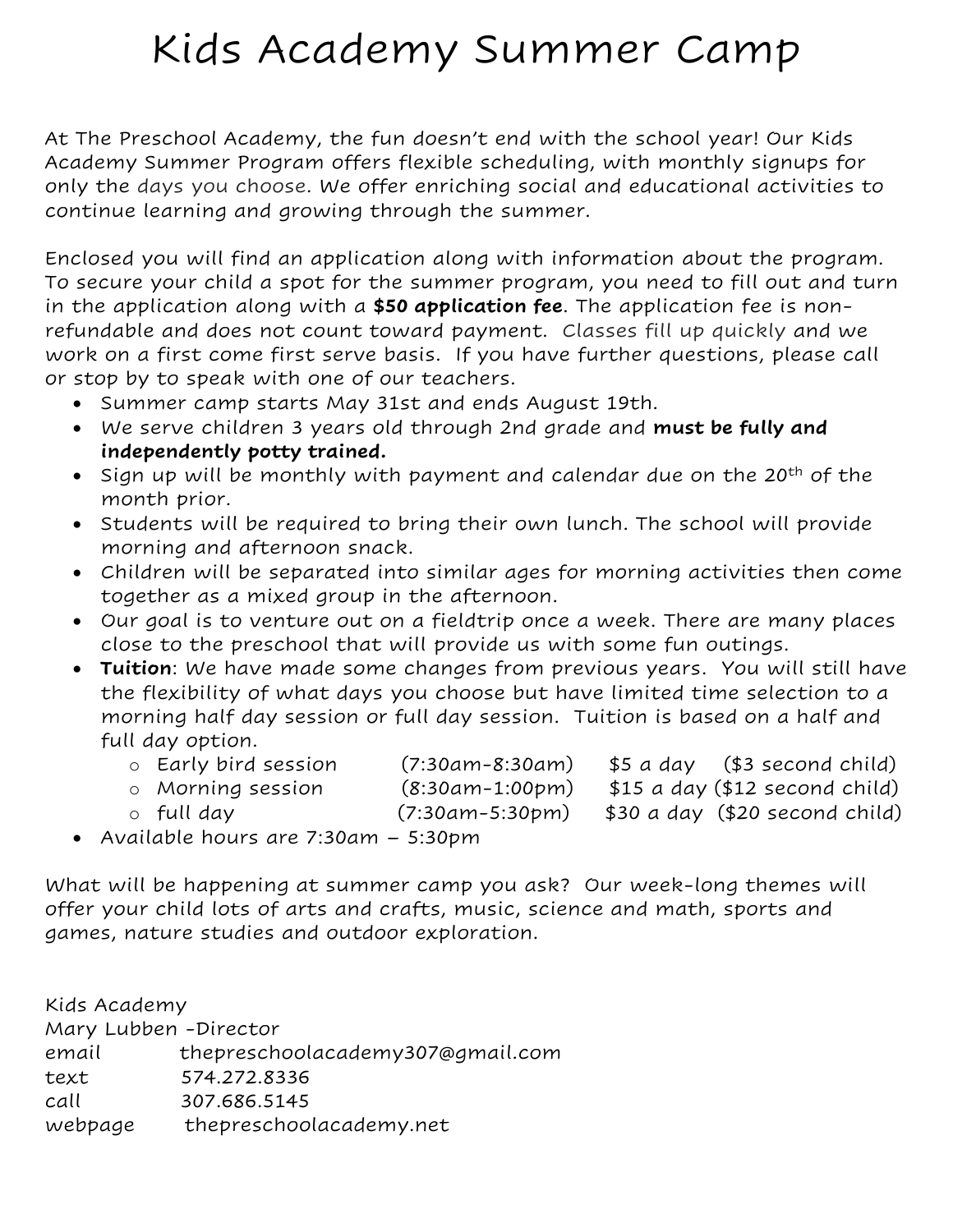2022 Kids Academy Summer Camp 308 West Juniper Lane Gillette, Wyoming 82718 307.686.5145 or 574.272.8336

|               | Student Name: <u>Contained and Contained and Contained and Contained and Contained and Contained and Contained and Contained and Contained and Contained and Contained and Contained and Contained and Contained and Contained a</u> |                                                                                               |  |
|---------------|--------------------------------------------------------------------------------------------------------------------------------------------------------------------------------------------------------------------------------------|-----------------------------------------------------------------------------------------------|--|
|               |                                                                                                                                                                                                                                      |                                                                                               |  |
|               |                                                                                                                                                                                                                                      |                                                                                               |  |
|               |                                                                                                                                                                                                                                      |                                                                                               |  |
|               |                                                                                                                                                                                                                                      |                                                                                               |  |
|               |                                                                                                                                                                                                                                      | Occupation: ____________________ Employer: __________________ Work Phone : __________         |  |
|               |                                                                                                                                                                                                                                      |                                                                                               |  |
|               |                                                                                                                                                                                                                                      |                                                                                               |  |
|               |                                                                                                                                                                                                                                      | Occupation: _________________________Employer: ______________________Work Phone: ____________ |  |
|               |                                                                                                                                                                                                                                      |                                                                                               |  |
|               |                                                                                                                                                                                                                                      | If separated, with whom does student reside? ___________________________________              |  |
|               |                                                                                                                                                                                                                                      |                                                                                               |  |
|               |                                                                                                                                                                                                                                      |                                                                                               |  |
|               |                                                                                                                                                                                                                                      |                                                                                               |  |
| Email address |                                                                                                                                                                                                                                      |                                                                                               |  |

Minimum age is 3 as of May 31st, 2022 and your child *must* be fully potty trained.

Please mark below the approximate days and hours your child will be attending. You will fill out a monthly calendar for definite days and hours once accepted.

| Monday    | hours ___________________ |
|-----------|---------------------------|
| Tuesday   | hours __________________  |
| Wednesday | hours ______________      |
| Thursday  | hours __________________  |
| Friday    | hours _____________       |
|           |                           |

There is a \$50 registration fee that is non-refundable and required to secure your child a spot in our summer program. A Summer Academy t-shirt will be provided.

T-shirt: yxs\_\_\_\_\_\_ ys\_\_\_\_\_ ym\_\_\_\_\_ yl\_\_\_\_\_ as \_\_\_\_\_ am \_\_\_\_\_ al \_\_\_\_\_

| for office use only |                |            |        |      |  |  |
|---------------------|----------------|------------|--------|------|--|--|
| date·               | $amount \cdot$ | check $\#$ | class· | age· |  |  |